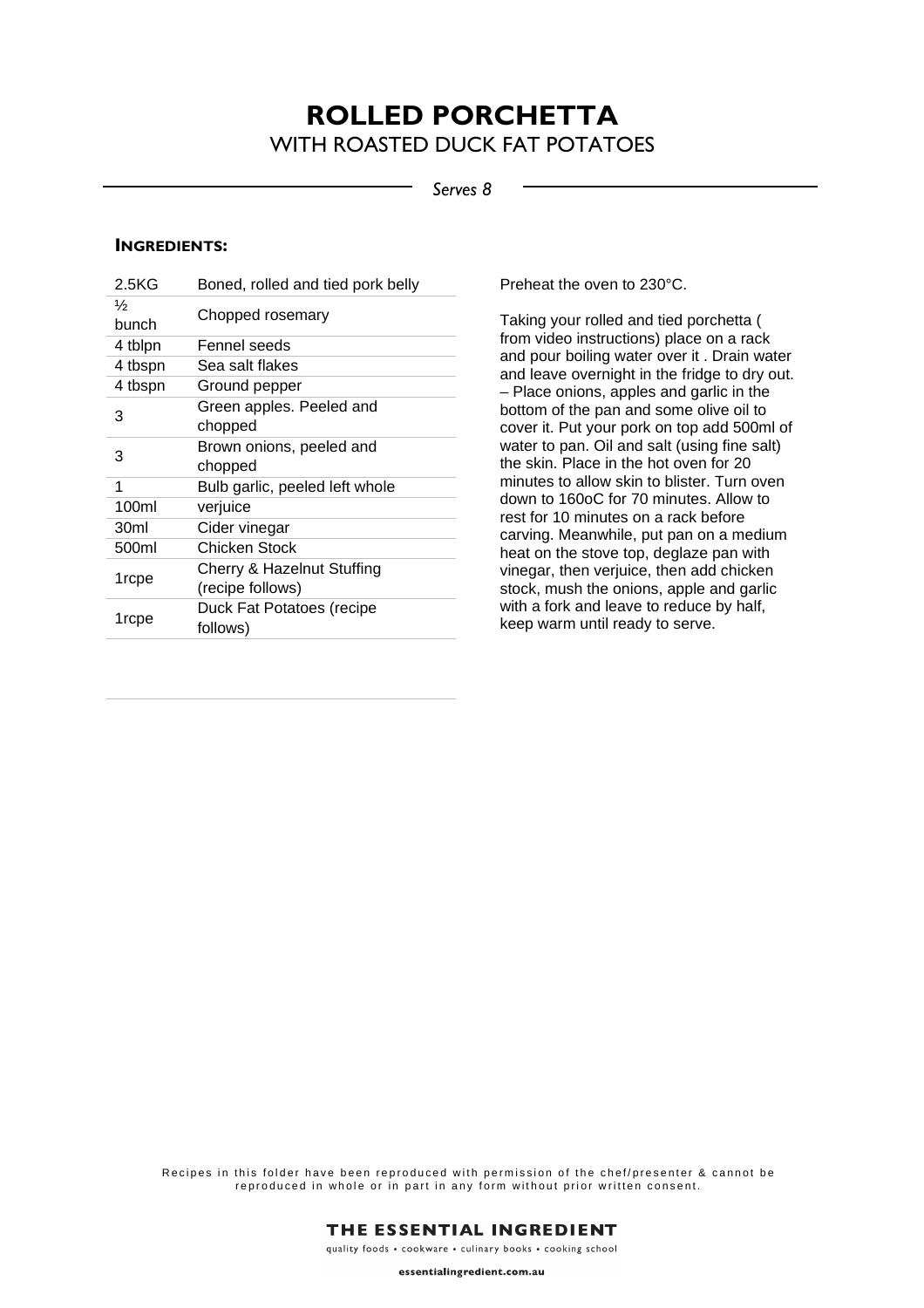# **CHERRY & HAZELNUT STUFFING**

WITH ROASTED DUCK FAT POTATOES

#### *Serves 8*

#### **FOR THE CHERRY STUFFING:**

|                    | onion                                 |
|--------------------|---------------------------------------|
| 50 <sub>g</sub>    | Unsalted butter                       |
|                    | sourdough loaf                        |
| $\frac{1}{2}$ bnch | Thyme & rosemary, chopped             |
| 60g                | Hazelnuts, toasted & crushed          |
| 100 <sub>g</sub>   | dried cherries, soaked in<br>verjuice |

Roughly chop the onion, rosemary & thyme. Sweat off in a small pan with a little olive oil until translucent. Set aside to cool. Melt butter in the same pan until nutty.

Remove the crust from the bread & tear up the remainder into a bowl. Add the onion, butter, hazelnuts and cherries. Mix to combine & season with salt & pepper. Place a rectangle ½ metre length of foil on the bench and then baking paper on top. Pile stuffing into a sausage style and roll length wise and twist ends like a bon bon. Bake at 200oC for 20 minutes before serving.

#### **FOR THE DUCK FAT POTATOES:**

| $1\frac{1}{2}$ kg | chat potatoes     |
|-------------------|-------------------|
| 200ml             | duck fat, warmed  |
|                   | rosemary sprigs   |
| <b>3pinches</b>   | Murray River salt |

Preheat oven to 200°C.

Place the potatoes in a roasting tray. Coat with the warm duck fat & bake until the potatoes are cooked, crispy & golden. Remove from the oven & strain off the excess fat.

Mix together the rosemary & the salt in a mortar & pestle & then use to season the hot potatoes.

Recipes in this folder have been reproduced with permission of the chef/presenter & cannot be reproduced in whole or in part in any form without prior written consent.



essentialingredient.com.au